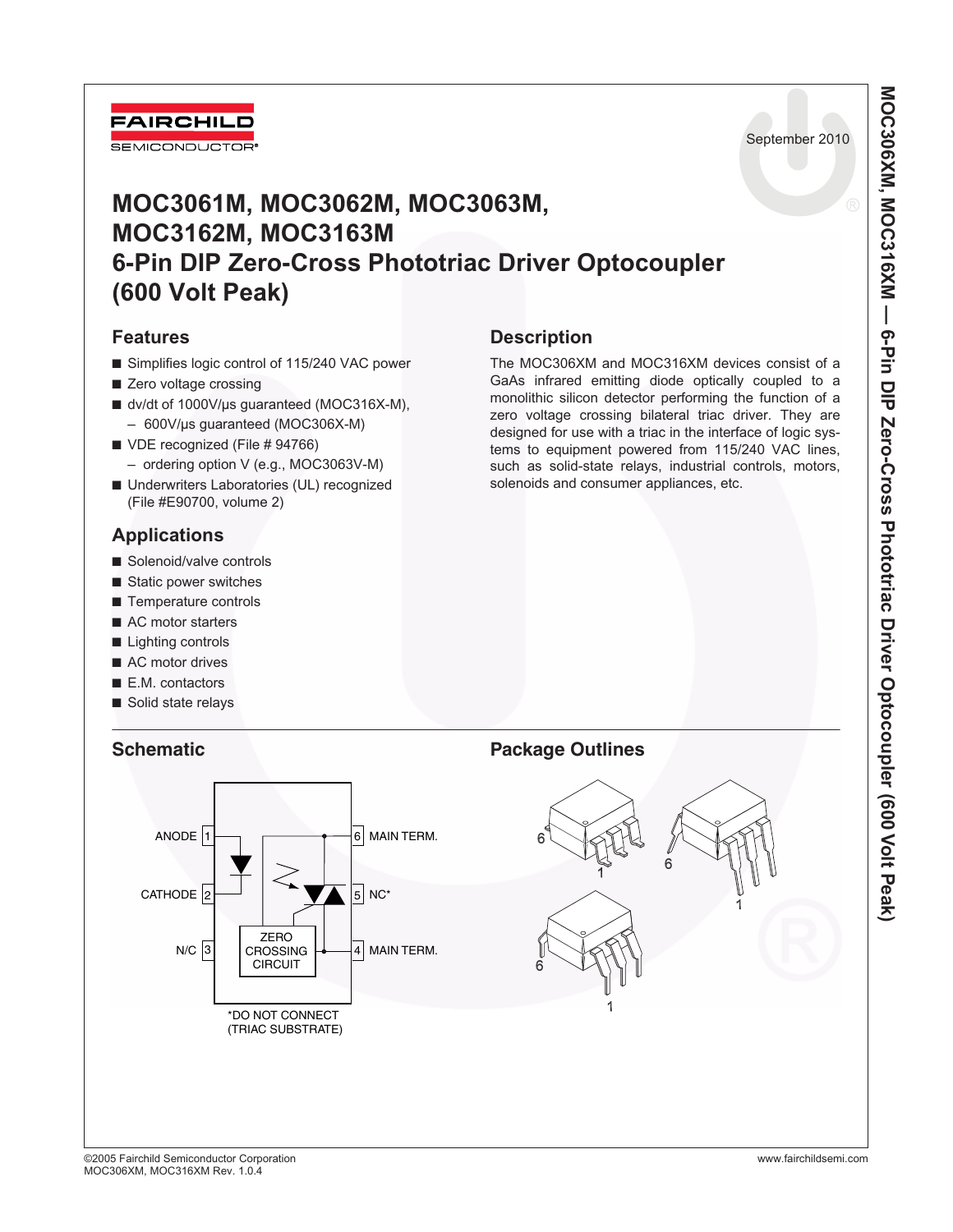### **Absolute Maximum Ratings** (T<sub>A</sub> = 25°C unless otherwise noted)

Stresses exceeding the absolute maximum ratings may damage the device. The device may not function or be operable above the recommended operating conditions and stressing the parts to these levels is not recommended. In addition, extended exposure to stresses above the recommended operating conditions may affect device reliability. The absolute maximum ratings are stress ratings only.

| Symbol                 | <b>Parameters</b>                                                                  | <b>Device</b> | <b>Value</b>    | <b>Units</b> |
|------------------------|------------------------------------------------------------------------------------|---------------|-----------------|--------------|
| <b>TOTAL DEVICE</b>    |                                                                                    |               |                 |              |
| $T_{\mathsf{STG}}$     | Storage Temperature                                                                | All           | $-40$ to $+150$ | $^{\circ}C$  |
| $T_{OPR}$              | <b>Operating Temperature</b>                                                       | All           | $-40$ to $+85$  | $^{\circ}$ C |
| $T_{SOL}$              | Lead Solder Temperature                                                            | All           | 260 for 10 sec  | $^{\circ}C$  |
| $T_{\rm J}$            | Junction Temperature Range                                                         | All           | $-40$ to $+100$ | $^{\circ}$ C |
| V <sub>ISO</sub>       | Isolation Surge Voltage <sup>(1)</sup><br>(peak AC voltage, 60Hz, 1 sec. duration) | All           | 7500            | Vac(pk)      |
| $P_D$                  | Total Device Power Dissipation @ 25°C Ambient                                      | All           | 250             | mW           |
|                        | Derate above 25°C                                                                  |               | 2.94            | mW/°C        |
| <b>EMITTER</b>         |                                                                                    |               |                 |              |
| ΙF                     | <b>Continuous Forward Current</b>                                                  | All           | 60              | mA           |
| $V_R$                  | <b>Reverse Voltage</b>                                                             | All           | 6               | $\vee$       |
| $P_D$                  | Total Power Dissipation @ 25°C Ambient                                             | All           | 120             | mW           |
|                        | Derate above 25°C                                                                  |               | 1.41            | $mW$ /°C     |
| <b>DETECTOR</b>        |                                                                                    |               |                 |              |
| <b>V<sub>DRM</sub></b> | Off-State Output Terminal Voltage                                                  | All           | 600             | $\vee$       |
| $I_{TSM}$              | Peak Repetitive Surge Current<br>$(PW = 100 \mu s, 120 \rho s)$                    | All           | 1               | A            |
| $P_D$                  | Total Power Dissipation @ 25°C Ambient                                             | All           | 150             | mW           |
|                        | Derate above 25°C                                                                  |               | 1.76            | $mW$ /°C     |

**Note:**

1. Isolation surge voltage,  $V_{ISO}$ , is an internal device dielectric breakdown rating. For this test, Pins 1 and 2 are common, and Pins 4, 5 and 6 are common.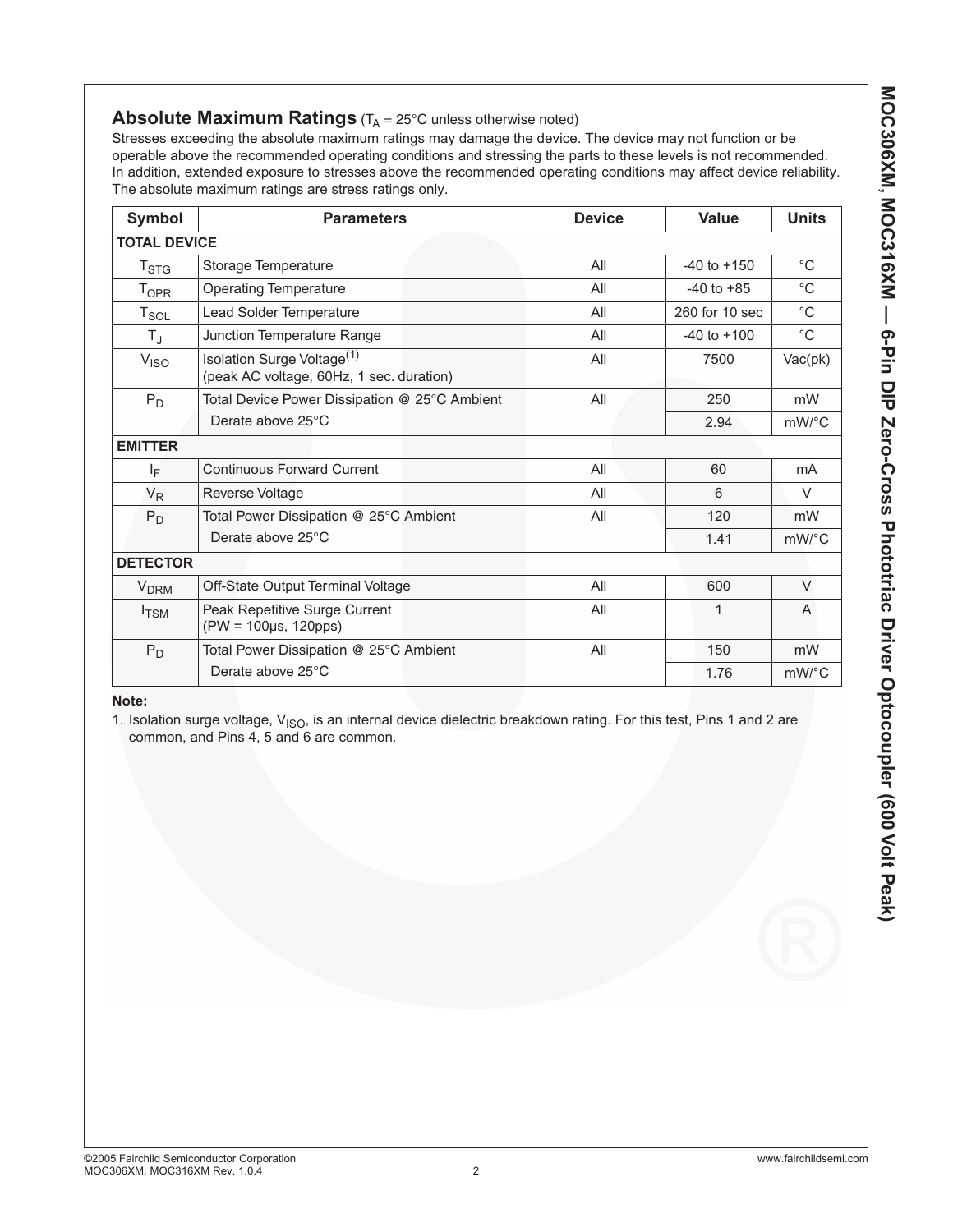### **Electrical Characteristics** (T<sub>A</sub> = 25°C Unless otherwise specified)

### **Individual Component Characteristics**

| Symbol          | <b>Parameters</b>        | <b>Test Conditions</b>                              | <b>Device</b> | Min. | Typ.* | Max. | <b>Units</b> |
|-----------------|--------------------------|-----------------------------------------------------|---------------|------|-------|------|--------------|
| <b>EMITTER</b>  |                          |                                                     |               |      |       |      |              |
| VF              | Input Forward Voltage    | $I_F = 30mA$                                        | All           |      | 1.3   | 1.5  | $\vee$       |
| <sup>I</sup> R  | Reverse Leakage Current  | $V_R = 6V$                                          | All           |      | 0.005 | 100  | μA           |
| <b>DETECTOR</b> |                          |                                                     |               |      |       |      |              |
| <b>DRM1</b>     | Peak Blocking Current,   | $V_{DRM}$ = 600V, I <sub>F</sub> = 0 <sup>(2)</sup> | MOC316XM      |      | 10    | 100  | nA           |
|                 | <b>Either Direction</b>  |                                                     | MOC306XM      |      | 10    | 500  |              |
| dv/dt           | Critical Rate of Rise of | $I_F = 0$ (Figure 9) <sup>(3)</sup>                 | MOC306XM      | 600  | 1500  |      |              |
|                 | Off-State Voltage        |                                                     | MOC316XM      | 1000 |       |      | $V/\mu s$    |

### **Transfer Characteristics**

| Symbol          | <b>DC Characteristics</b>                         | <b>Test Conditions</b>                         | <b>Device</b>         | Min. | Typ.* | Max. | <b>Units</b> |
|-----------------|---------------------------------------------------|------------------------------------------------|-----------------------|------|-------|------|--------------|
| $I_{\text{FT}}$ | <b>LED Trigger Current</b>                        | <b>Main Terminal</b>                           | MOC3061M              |      |       | 15   | mA           |
|                 | (rated $I_{FT}$ )                                 | Voltage = $3V^{(3)}$                           |                       |      |       | 10   |              |
|                 |                                                   |                                                | MOC3063M/<br>MOC3163M |      |       | 5    |              |
| V <sub>TM</sub> | Peak On-State Voltage,<br><b>Either Direction</b> | $ITM$ = 100 mA peak,<br>$I_F$ = rated $I_{FT}$ | All                   |      | 1.8   | 3    | $\vee$       |
| Iн              | Holding Current,<br><b>Either Direction</b>       |                                                | All                   |      | 500   |      | μA           |

### **Zero Crossing Characteristics**

| Symbol           | <b>Characteristics</b>                          | <b>Test Conditions</b>                                  | <b>Device</b>  | Min. | Typ.* | Max. | Units l |
|------------------|-------------------------------------------------|---------------------------------------------------------|----------------|------|-------|------|---------|
| V <sub>INH</sub> | Inhibit Voltage (MT1-MT2                        | $I_F$ = Rated $I_{FT}$                                  | MOC3061M/2M/3M |      | 12    | 20   |         |
|                  | voltage above which device<br>will not trigger) |                                                         | MOC3162M/3M    |      | 12    | 15   |         |
| DRM <sub>2</sub> | Leakage in Inhibited State                      | $I_F$ = Rated $I_{FT}$ ,<br>$VDRM = 600V,$<br>off state | Al             |      |       |      | mA      |

### **Isolation Characteristics**

| Symbol | <b>Characteristics</b>   | <b>Test Conditions</b>   | <b>Device</b> | Min. | Typ.* | Max. | Units |
|--------|--------------------------|--------------------------|---------------|------|-------|------|-------|
| Viso   | <b>Isolation Voltage</b> | $f = 60$ Hz, $t = 1$ sec | All           | 7500 |       |      |       |

\*Typical values at  $T_A = 25^{\circ}C$ 

#### **Notes:**

- 2. Test voltage must be applied within dv/dt rating.
- 3. All devices are guaranteed to trigger at an  $I_F$  value less than or equal to max  $I_{FT}$ . Therefore, recommended operating I<sub>F</sub> lies between max I<sub>FT</sub> (15mA for MOC3061M, 10mA for MOC3062M & MOC3162M, 5mA for MOC3063M & MOC3163M) and absolute max  $I_F$  (60mA).
- 4. This is static dv/dt. See Figure 9 for test circuit. Commutating dv/dt is a function of the load-driving thyristor(s) only.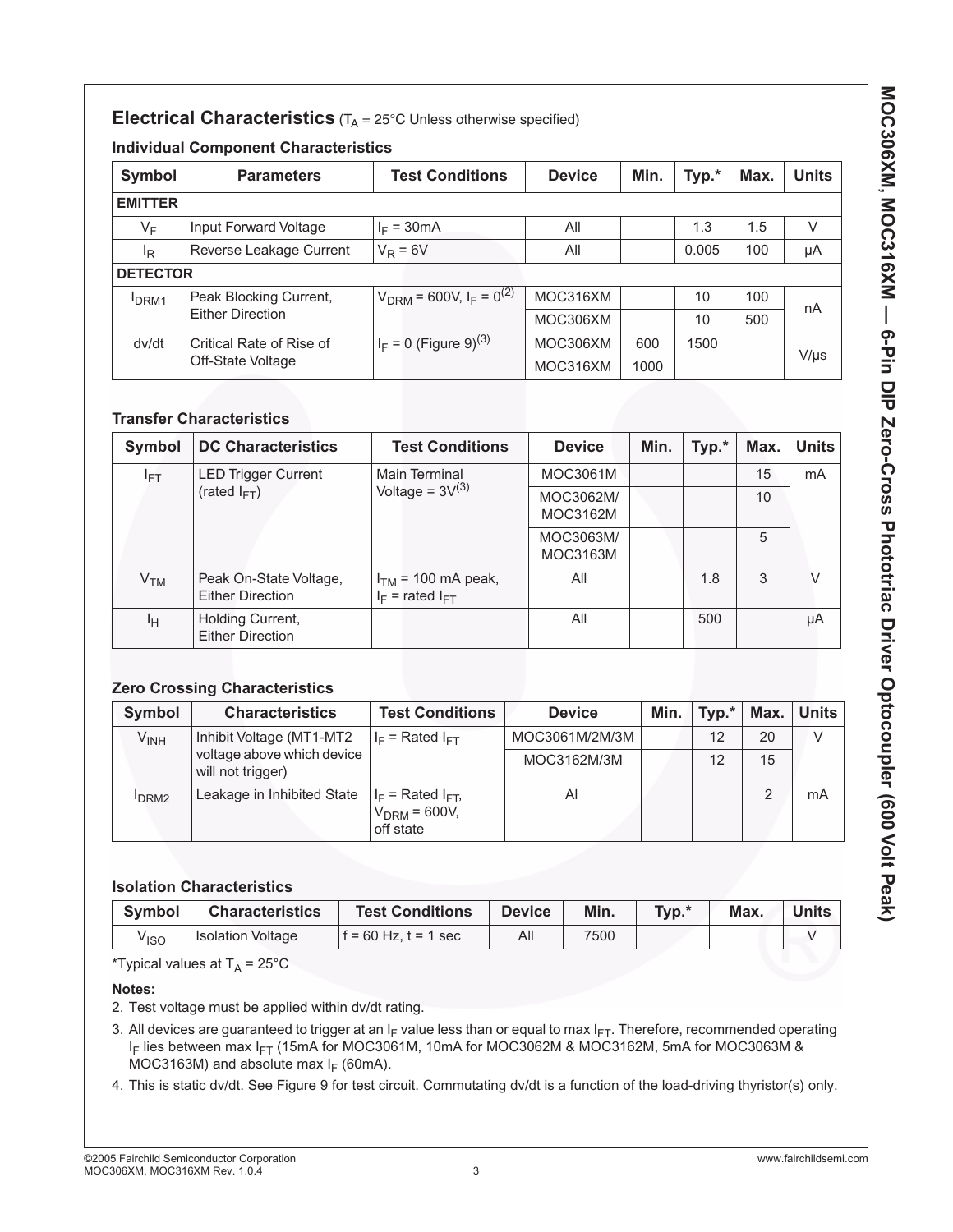As per IEC 60747-5-2, this optocoupler is suitable for "safe electrical insulation" only within the safety limit data. Compliance with the safety ratings shall be ensured by means of protective circuits.

| <b>Symbol</b>           | <b>Parameter</b>                                                                                                                                              | Min.            | Typ.          | Max. | Unit              |
|-------------------------|---------------------------------------------------------------------------------------------------------------------------------------------------------------|-----------------|---------------|------|-------------------|
|                         | Installation Classifications per DIN VDE 0110/1.89<br>Table 1                                                                                                 |                 |               |      |                   |
|                         | For Rated Main Voltage < 150Vrms                                                                                                                              |                 | $I - IV$      |      |                   |
|                         | For Rated Main voltage < 300Vrms                                                                                                                              |                 | $I - IV$      |      |                   |
|                         | <b>Climatic Classification</b>                                                                                                                                |                 | 55/100/21     |      |                   |
|                         | Pollution Degree (DIN VDE 0110/1.89)                                                                                                                          |                 | $\mathcal{P}$ |      |                   |
| <b>CTI</b>              | Comparative Tracking Index                                                                                                                                    | 175             |               |      |                   |
| $V_{PR}$                | Input to Output Test Voltage, Method b,<br>$V_{\text{IORM}}$ x 1.875 = $V_{\text{PR}}$ , 100% Production Test<br>with $tm = 1$ sec, Partial Discharge $<$ 5pC | 1594            |               |      | $V_{\rm peak}$    |
|                         | Input to Output Test Voltage, Method a,<br>$V_{\text{IORM}}$ x 1.5 = $V_{\text{PR}}$ , Type and Sample Test<br>with $tm = 60$ sec, Partial Discharge $< 5pC$  | 1275            |               |      | $V_{\text{peak}}$ |
| <b>V<sub>IORM</sub></b> | Max. Working Insulation Voltage                                                                                                                               | 850             |               |      | $V_{\rm peak}$    |
| <b>VIOTM</b>            | Highest Allowable Over Voltage                                                                                                                                | 6000            |               |      | $V_{\text{peak}}$ |
|                         | <b>External Creepage</b>                                                                                                                                      | $\overline{7}$  |               |      | mm                |
|                         | <b>External Clearance</b>                                                                                                                                     | 7               |               |      | mm                |
|                         | <b>Insulation Thickness</b>                                                                                                                                   | 0.5             |               |      | mm                |
| <b>RIO</b>              | Insulation Resistance at Ts, $V_{1O}$ = 500V                                                                                                                  | 10 <sup>9</sup> |               |      | $\Omega$          |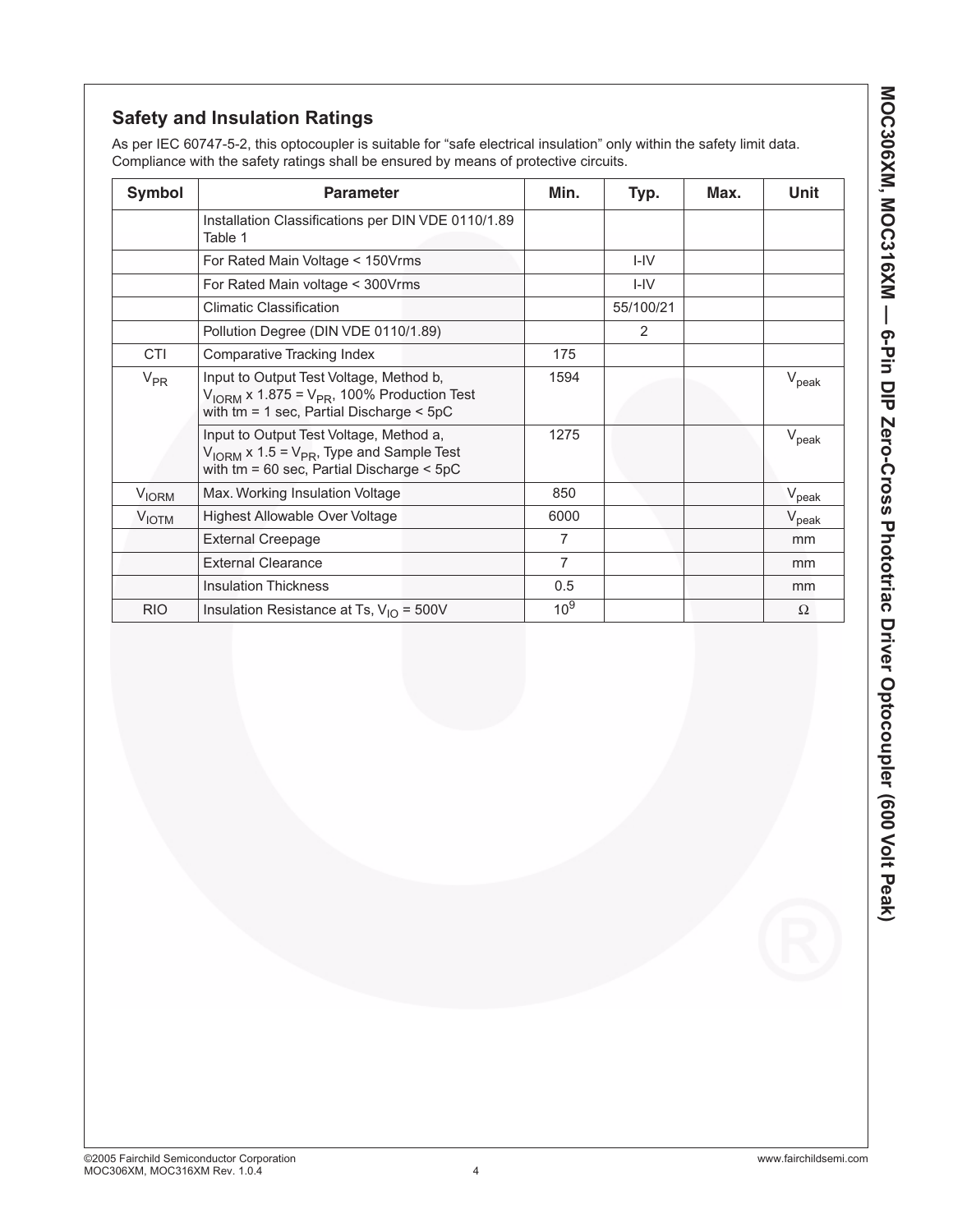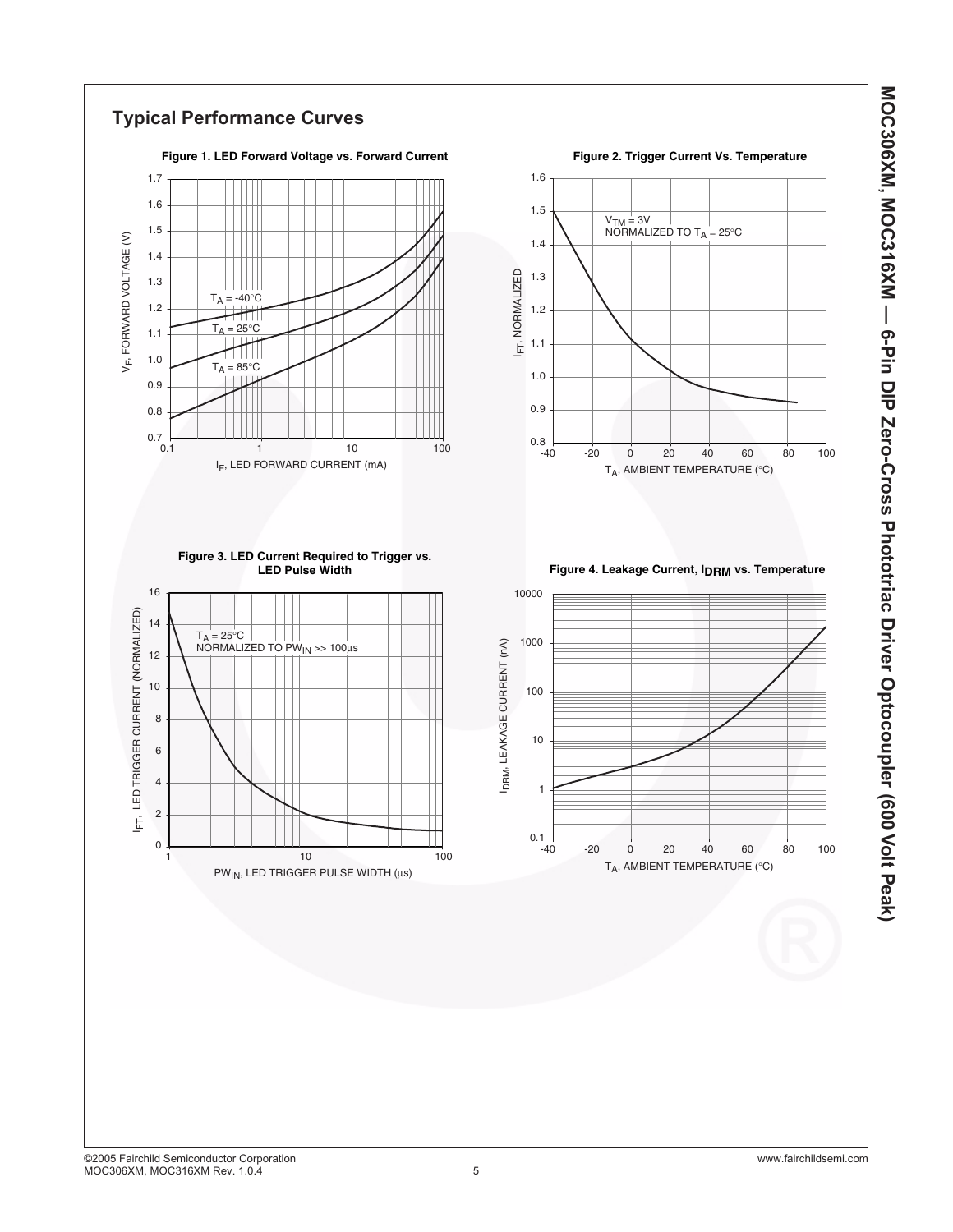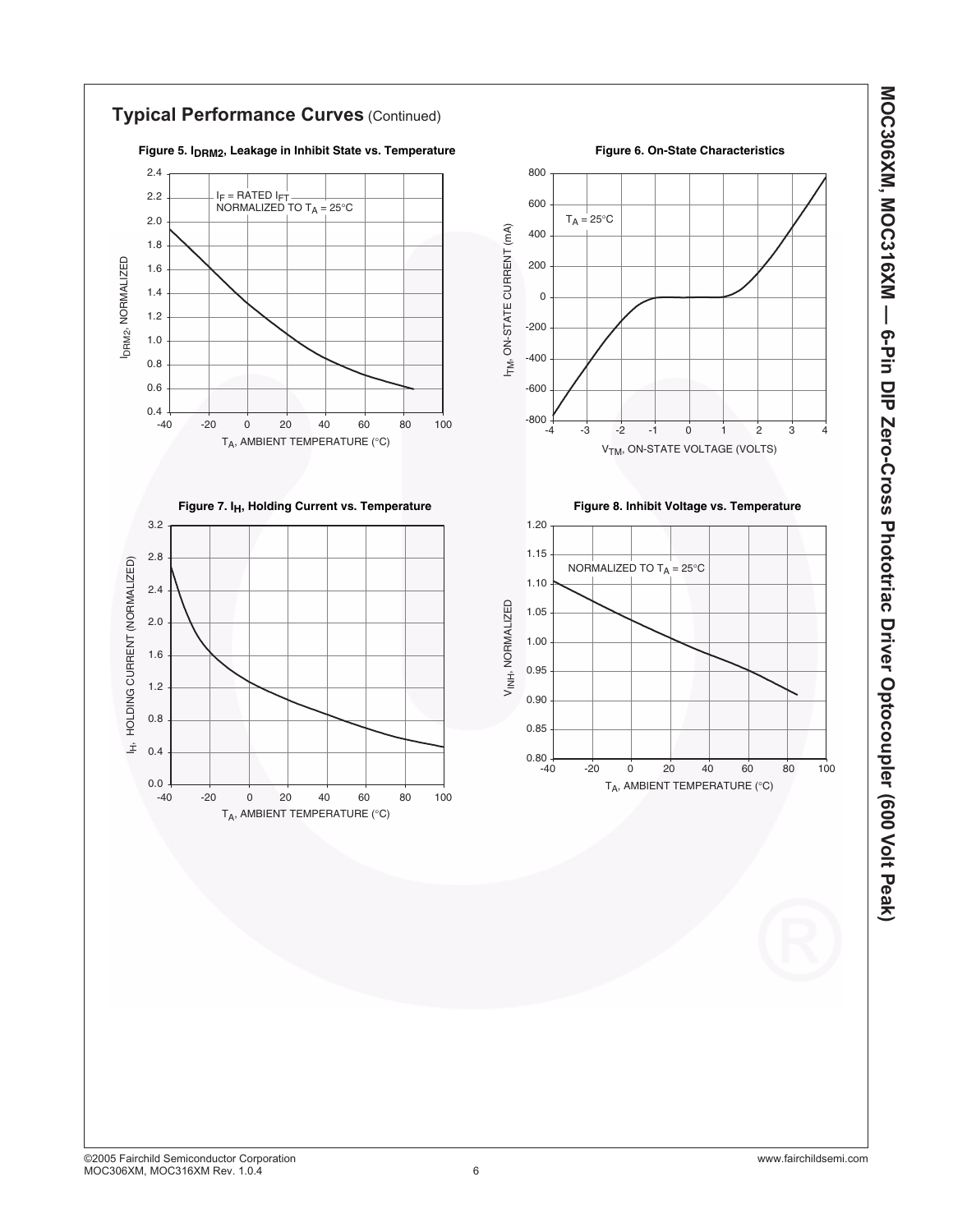MOC306XM, MOC316XM — 6-Pin DIP Zero-Cross Phototriac Driver Optocoupler (600 Volt Peak) **MOC306XM, MOC316XM — 6-Pin DIP Zero-Cross Phototriac Driver Optocoupler (600 Volt Peak)**

- 1. 100x scope probes are used, to allow high speeds and voltages.
- 2. The worst-case condition for static dv/dt is established by triggering the D.U.T. with a normal LED input current, then removing the current. The variable vernier resistor combined with various capacitor combinations allows the dv/dt to be gradually increased until the D.U.T. continues to trigger in response to the applied voltage pulse, even after the LED current has been removed. The dv/dt is then decreased until the D.U.T. stops triggering.  $t_{RC}$  is measured at this point and recorded.



**Figure 9. Circuit for Static**  $\frac{dV}{dt}$  **Measurement of Power Thyristors** 

### **Basic Applications**

Typical circuit for use when hot line switching is required. In this circuit the "hot" side of the line is switched and the load connected to the cold or neutral side. The load may be connected to either the neutral or hot line.

 $R_{in}$  is calculated so that  $I_F$  is equal to the rated  $I_{FT}$ of the part, 15mA for the MOC3061M, 10mA for the MOC3062M, or 5mA for the MOC3063M. The 39Ω resistor and 0.01µF capacitor are for snubbing of the triac and is often, but not always, necessary depending upon the particular triac and load used.

Suggested method of firing two, back-to-back SCR's with a Fairchild triac driver. Diodes can be 1N4001; resistors, R1 and R2, are optional 330Ω.

#### **Note:**

This optoisolator should not be used to drive a load directly. It is intended to be a trigger device only.





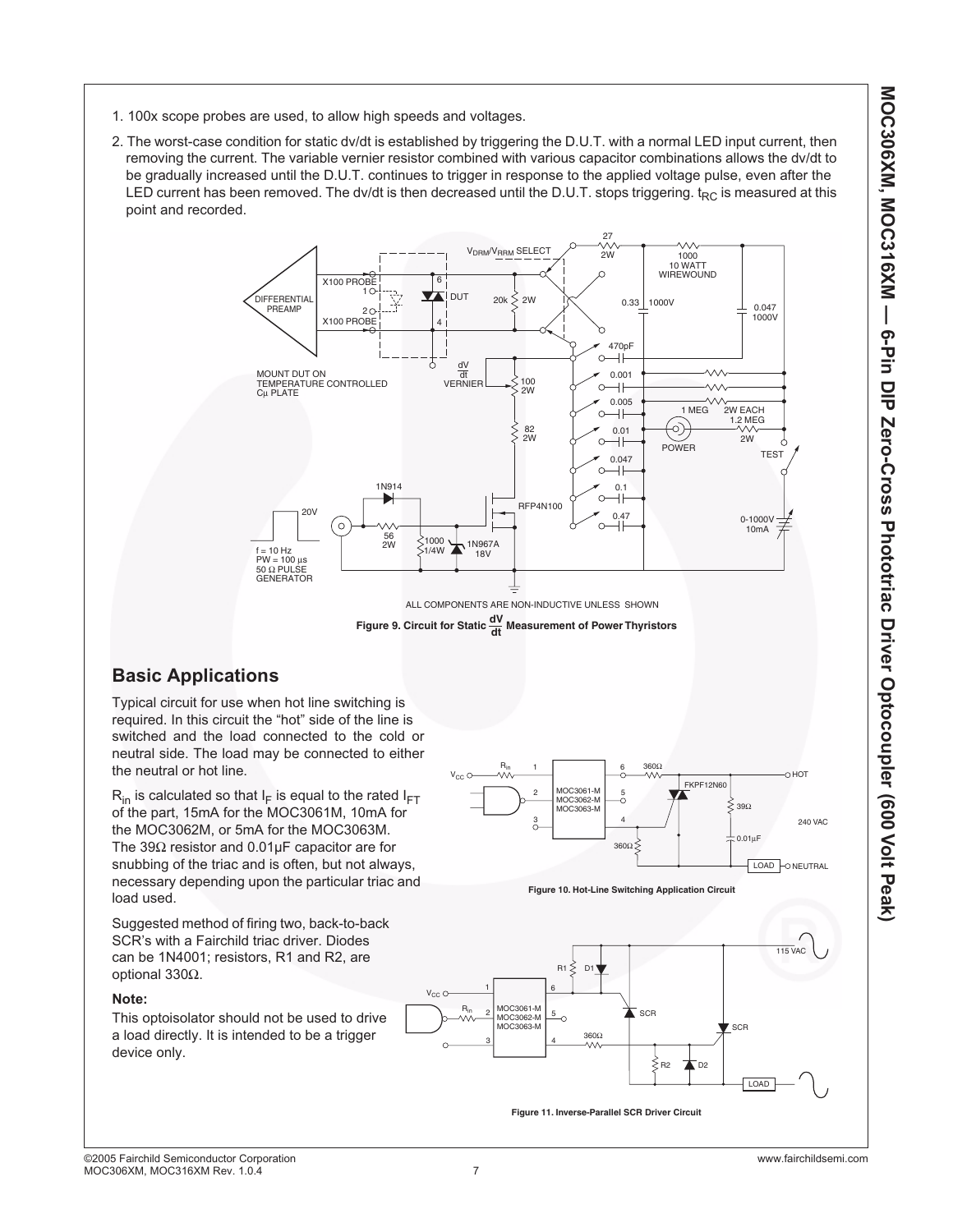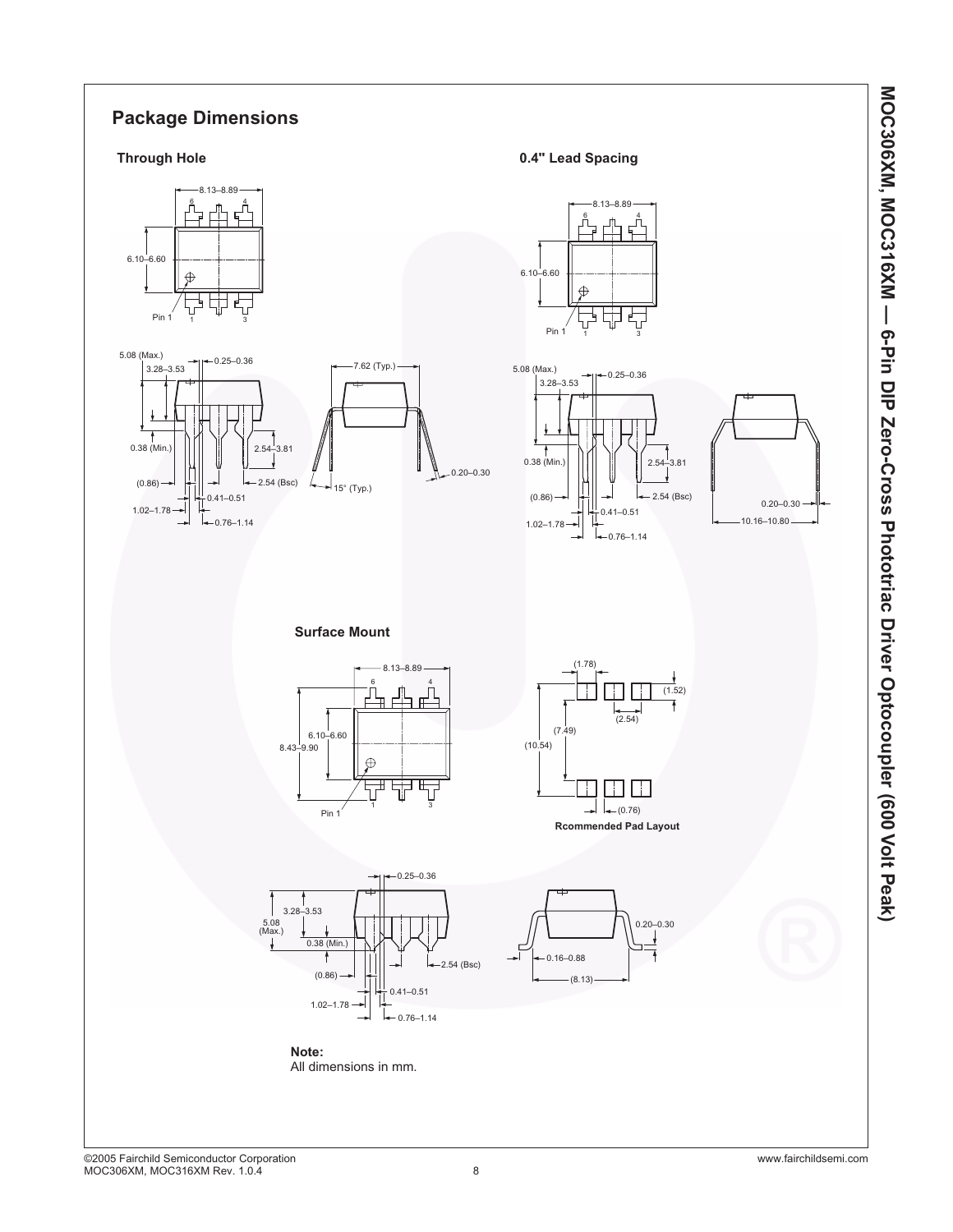# **Ordering Information**

| Option            | <b>Order Entry Identifier</b><br>(Example) | <b>Description</b>                     |
|-------------------|--------------------------------------------|----------------------------------------|
| No option         | MOC3061M                                   | <b>Standard Through Hole Device</b>    |
| S                 | MOC3061SM                                  | Surface Mount Lead Bend                |
| SR <sub>2</sub>   | MOC3061SR2M                                | Surface Mount; Tape and Reel           |
|                   | MOC3061TM                                  | 0.4" Lead Spacing                      |
| V                 | MOC3061VM                                  | <b>VDE 0884</b>                        |
| TV                | MOC3061TVM                                 | VDE 0884, 0.4" Lead Spacing            |
| <b>SV</b>         | MOC3061SVM                                 | VDE 0884, Surface Mount                |
| SR <sub>2</sub> V | MOC3061SR2VM                               | VDE 0884, Surface Mount, Tape and Reel |

# **Marking Information**



| <b>Definitions</b> |                                                                                           |  |  |  |  |
|--------------------|-------------------------------------------------------------------------------------------|--|--|--|--|
| 1                  | Fairchild logo                                                                            |  |  |  |  |
| 2                  | Device number                                                                             |  |  |  |  |
| 3                  | VDE mark (Note: Only appears on parts ordered with VDE<br>option - See order entry table) |  |  |  |  |
| 4                  | One digit year code, e.g., '3'                                                            |  |  |  |  |
| 5                  | Two digit work week ranging from '01' to '53'                                             |  |  |  |  |
| 6                  | Assembly package code                                                                     |  |  |  |  |

\*Note – Parts that do not have the 'V' option (see definition 3 above) that are marked with date code '325' or earlier are marked in portrait format.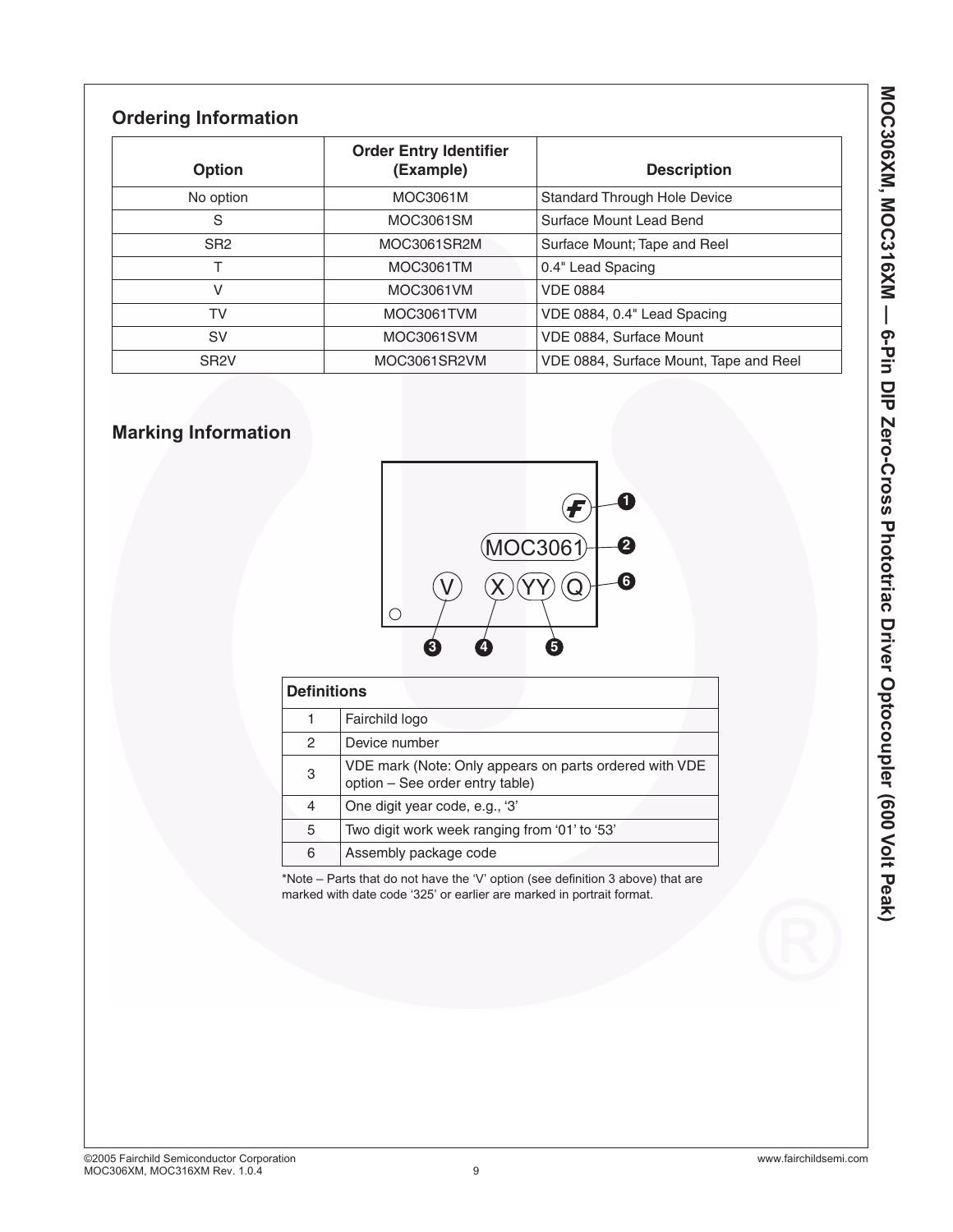